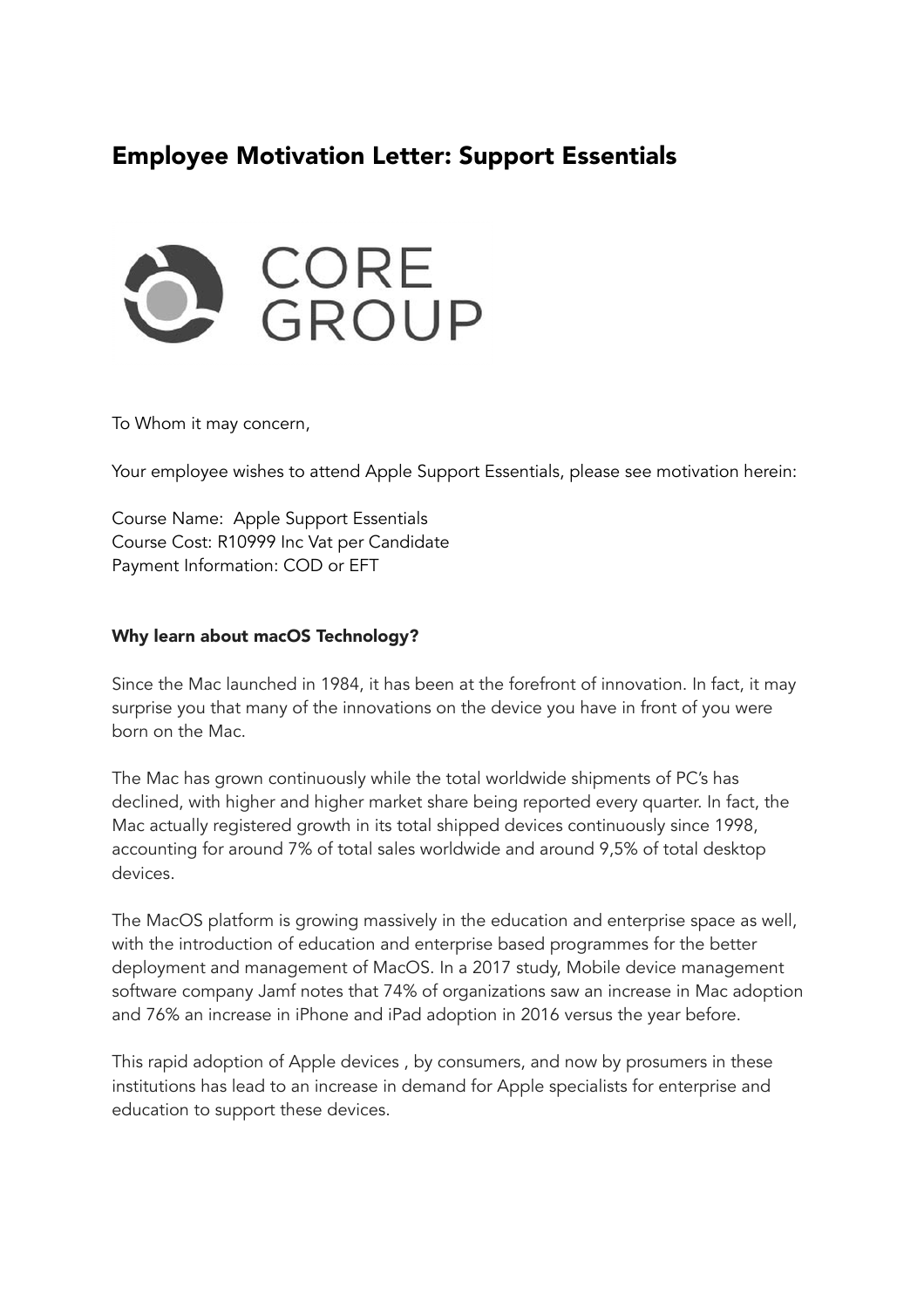## Apple Certified Support Professional

To certify skills and ability of support professionals on the macOS platform, Apple offers the ACSP or Apple Certified Support Professional certification. The ACSP class is a comprehensive, three day classroom experience where a candidate will experience MacOS in detail, working through real world labs and scenarios to explore the operating system, while being guided hands on by an experienced Apple Certified Trainer.

## Become Certified

Becoming certified with ACSP verifies that you understand the core functionality of macOS, and that you can configure key services, perform basic troubleshooting and support macOS users.

You should consider becoming certified as an ACSP because:

- **Career Advancement** Surveys consistently suggest that certified individuals earn higher salaries and gain more opportunities for career advancement. Obtaining a certification additionally shows initiative when certifying is not required
- **Proven Professional Achievement** Documented evidence of your professional achievement leads to recognition and respect for your abilities as a support professional.
- **Increased Credibility** Certification credentials increase your standing in community by attesting to the integrity of your knowledge and skills and the reliability with which you can apply them.
- **Employer Confidence** Being certified helps employers match skills to job requirements and provides confidence that their employees have the right skills for the job.

### Working with hands on labs

At Core Group Training, we believe that the best way to learn is by doing it. All of our courses contain a high percentage of practical, hands on time on the technology, guided by an experienced trainer.

The benefits of this approach are:

- By learning in a hands-on environment, you engage deeply with materials and concepts, preparing you for problems you could encounter while on the job.
- When you engage in hands-on learning, you become familiar with the way materials look, feel, and function. When you undergo hands-on training, you have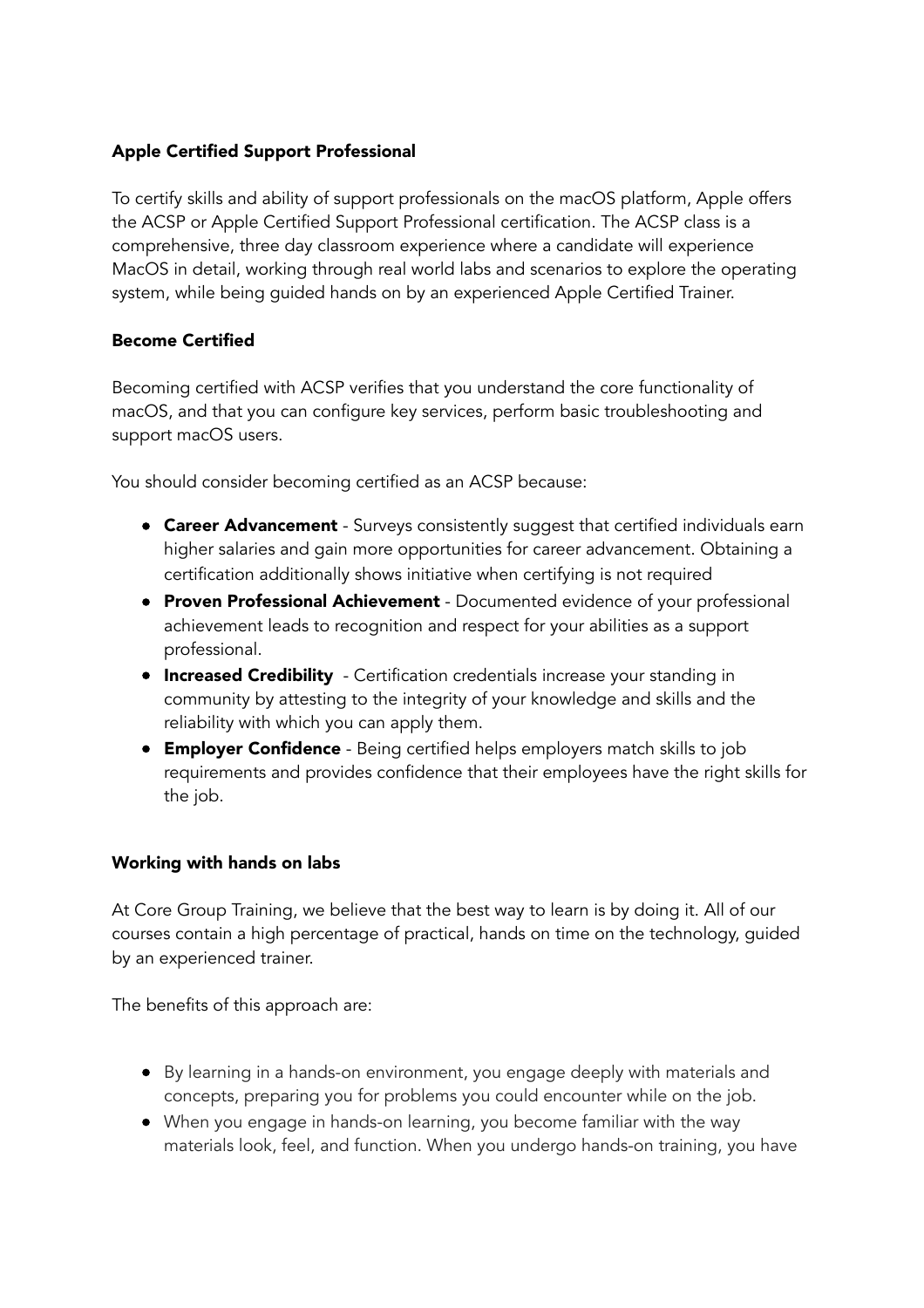the opportunity to work with your materials in a simulated real world environment.

- Practical learning brings the topics to life One study showed that students only remembered 20% of the information presented in lecture format, while students remembered 75% of information they learned firsthand.
- By interacting and working in a discussion based learning environment, you often undertake practical projects that need you to consult with instructors and peers, and rely on the practical experience of others.

## The syllabus:

The ACSP class is the official certification exam preparation for the Apple Certified Support Professional exam.

- **Installation and Configuration Participants update, upgrade, and reinstall** macOS Mojave, then set up and configure macOS on an individual Mac. Participants are introduced to the command-line interface and macOS Recovery.
- User Accounts Participants learn to manage user accounts and user home folders. They also learn about macOS security and password changes.
- **File Systems and Storage Participants learn to manage file systems, storage,** encryption, permissions, and file sharing.
- **Data Management Participants use hidden items, shortcuts, file archives,** metadata, and Spotlight. They also learn to manage system resources and Time Machine.
- **Apps and Processes -** Participants install, manage, and troubleshoot apps, and manage documents.
- **Network Configuration -** Participants manage basic and advanced network settings and troubleshoot network issues.
- **Network Services -** Participants manage network services, host sharing, and a personal firewall.
- **System Management** Participants manage printers and scanners, then troubleshoot peripherals, startup, and other system issues.

### The ACSP examination

The Apple Certified Support Examination consists of the following technical information:

- Apple certification exams are computer based and proctored at Apple Authorized Training Provider (AATP) locations worldwide.
- Exam is a maximum of 150 Minutes